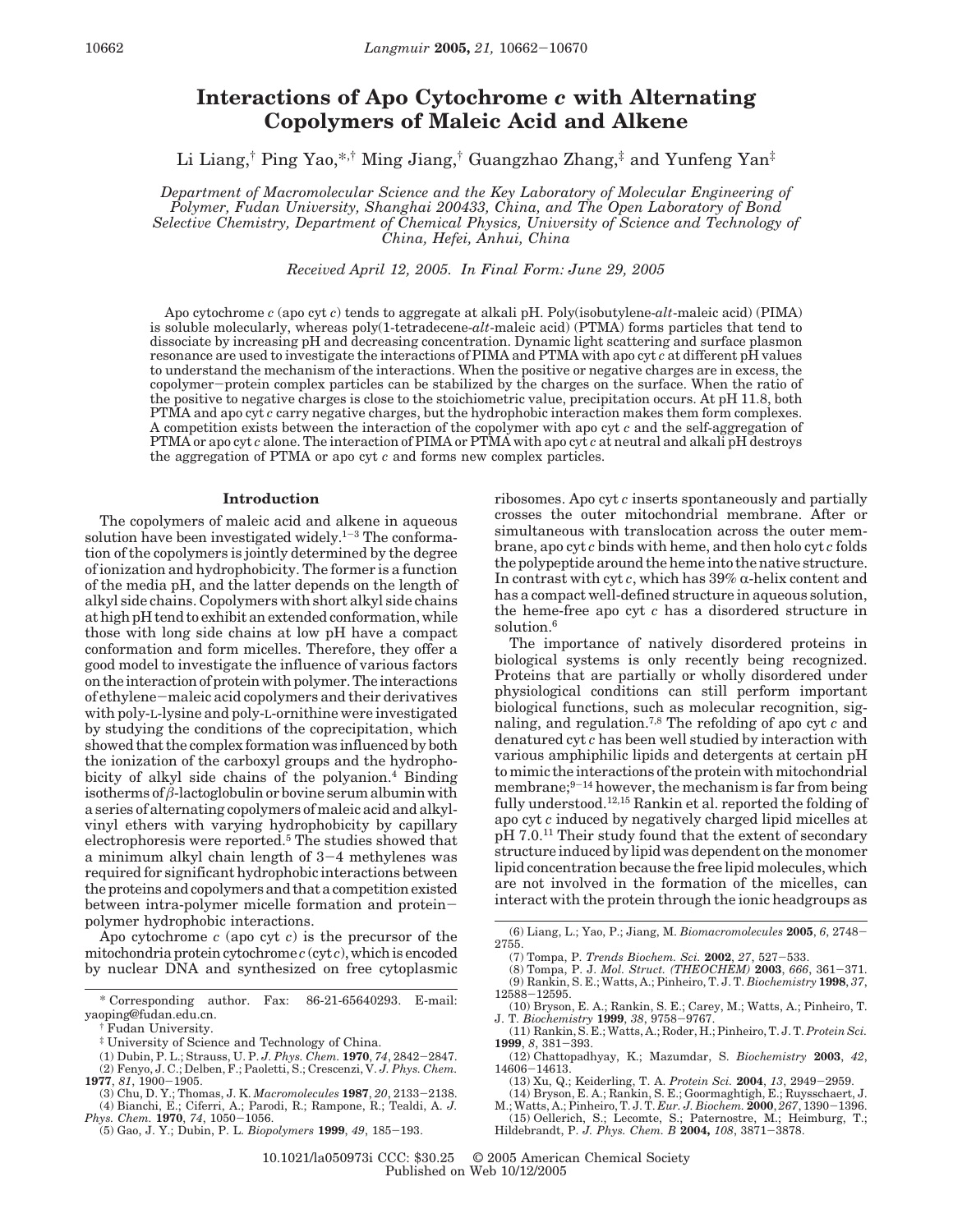well as through the hydrophobic tail of the lipid. For the lipid concentration above its critical micelle concentration, the helix content remained approximately constant. The recent study of SDS with cyt *c* denaturized by urea at physiological pH also showed that the monomeric surfactant molecules interacted with the protein and this led to the formation of partially folded intermediates of cyt *c*. <sup>12</sup> Moreover, the interactions of apo cyt *c* with lipid micelles found that apo cyt *c* inserted to the lipid micelles after the formation of helical structure on the surface of the micelles, $9-11$  and the interaction of protein with lipid disturbed the lipid packing.16

The previous work in our lab found that the  $\alpha$ -helical structure of apo cyt *c* was induced by highly sulfonated polystyrene nanoparticles at acid pH,17 and apo cyt *c* might insert into the cores, disrupting the original structure of the particles, but we did not know whether the protein interacted with the free polymer first or interacted with the nanoparticles directly.<sup>18</sup> Our work also found that the alternating copolymers of maleic acid and alkene could interact with apo cyt *c*, inducing an apo cyt *c* structural transformation from a random coil to an  $\alpha$ -helix at different pH, even when the copolymer concentration is above its association concentration.<sup>6</sup> The  $\alpha$ -helix content of apo cyt *c* induced by the copolymers was dependent on electrostatic interaction, hydrophobic interaction, and hydrogen bonding between the copolymers and protein, which were related to the concentration and hydrophobic chain length of the copolymers, as well as the pH of the solution. As compared to sulfonated polystyrene nanoparticles, alternating copolymers of maleic acid and alkene, alternating polyelectrolytes, and polymer surfactants are more suitable as mimics due to their resemblance to the alternating order of phospholipid biomembranes.19,20 In this report, the interactions of poly(isobutylene-*alt*-maleic acid) (PIMA) and poly(1-tetradecene-*alt*-maleic acid) (PTMA) with apo cyt *c* are investigated with dynamic light scattering, atomic force microscopy, and surface plasmon resonance to further understand the mechanism of the interactions. The substantial difference in the length of the alkyl chains between the two copolymers makes it possible to estimate the effect of hydrophobic interaction between the copolymer and the protein. The pH values of 2.1, 6.5, and 10.5, with respective ionization degrees of 11%, 53%, and 87% and negative charges of each chain of  $8, 41$ , and  $68<sup>6</sup>$  are selected for PIMA, while the pH values of 2.1, 6.5, and 11.8, with respective ionization degrees of 8%, 55%, and 100% and negative charges of each chain of 5, 34, and 62,6 are studied for PTMA. The previous study of the  $\alpha$ -helical structure of apo cyt *c* showed that no induction occurred for PIMA, but the induction existed for PTMA at  $pH$  11.8,<sup>6</sup> so we study the case of PTMA at pH 11.8 and PIMA at pH 10.5 here. As compared to Mw 6000 PIMA, PIMA with Mw 60 000 can also induce apo cyt *c* folding, although the helix content is slightly different; therefore, we only study the interaction of apo cyt *c* with low Mw PIMA and PTMA in this paper.

#### **Experimental Section**

**Preparation of Samples.** Poly(isobutylene-*alt*-maleic anhydride) (Mw 6000) with 39 repeat units and poly(1-tetradecene*alt*-maleic anhydride) (Mw 9000) with 31 repeat units were purchased from Aldrich. Poly(isobutylene-*alt*-maleic acid) (PIMA) and poly(1-tetradecene-*alt*-maleic acid) (PTMA) were obtained by hydrolysis of the corresponding anhydride in the alkali solution. The concentration of PIMA and PTMA stock solutions is 4.5  $\times$  10<sup>-4</sup> g/mL with desired pH values, as described previously.6

Horse heart cyt *c* (Mw, 12 348; purity, 97%) was from Sigma. Apo cyt *c* was prepared by chemically removing heme group of cyt *c* as described by Fisher et al.<sup>21</sup> The concentration of the apo cyt *c* stock solution is 100 *µ*M, which was measured spectrophotometrically with a molar extinction coefficient of  $10\,580\,\mathrm{M}^{-1}$ cm-<sup>1</sup> at 277 nm.22

**Samples for Measurement.** The samples were prepared by dropwise adding PIMA or PTMA stock solution into the desired pH aqueous solution, which was then followed by dropping apo cyt *c* stock solution into the copolymers solution under shaking. The samples were allowed to stand at least 12 h before measurement.

**Dynamic Light Scattering (DLS) Measurement.** DLS was measured using a commercial laser light scattering spectrometer (Malvern Autosizer 4700) equipped with a multi-*τ* digital time correlator (Malvern PCS7132) and Compass 315M-100 Diode-Pumped Laser (output power  $\geq 100$  mW, CW at  $\lambda_0 = 532$  nm) as light source. All of the DLS measurements were done at 25.0  $\pm$  0.1 °C and at a scattering angle of 90°. The measured time correlation functions were analyzed by the Automatic Program equipped with the correlator, and the *z*-average hydrodynamic diameter  $\langle D_{\rm h} \rangle$  was obtained by a CONTIN mode analysis. The samples for DLS measurement were prepared with the desired pH aqueous solution filtered through a 0.22 *µ*m pore size filter.

**Atomic Force Microscopy (AFM) Measurement.** AFM images were obtained using Tapping Mode on a Nanoscope IV of Digital Instruments equipped with a silicon cantilever with 125 *µ*m and E-type vertical engage piezoelectric scanner. The AFM samples were prepared by dropping the samples on freshly cleaved mica and then drying naturally at room temperature for at least 12 h.

**Surface Plasmon Resonance (SPR) Measurement.** SPR was measured using a BIACORE X instrument (BIACORE AB, Uppsala, Sweden). The sensor chip, naked gold slice was cleaned by piranha solution  $(30\% \text{ H}_2\text{O}_2 \text{ and } 70\% \text{ H}_2\text{SO}_4 \text{ (v/v)})$   $(Caution$ : *Piranha solution is extremely corrosive and should be handled appropriately with great care!*) at 90 °C for 1.5 h,<sup>23</sup> and subsequently sonicated in tetrahydrofuran (THF), followed by washing with deionized  $H_2O$  and drying under a stream of  $N_2$ . After the sensor chip was mounted, apo cyt *c* was immobilized to it through Cys14 and Cys17 residues, the response signal change of about 1100 RU (response unit) was obtained by injection of 100 *µ*L of 10 *µ*M apo cyt *c*, and then the sensor chip was flushed with water of the desired pH. A series of PIMA or PTMA solutions with different concentrations as analyte were passed through the flow cell at a flow rate of 5 *µ*L/min for 20 min. Before each analysis, the sensor chip was equilibrated with water of the desired pH to eliminate the influence of the physical adsorption. All of the SPR measurements were carried out at 25 °C.

### **Results and Discussion**

**Apo Cyt** *c* **Aggregation Studied by AFM and DLS.** Generally, protein is a polyampholyte and carries net positive charges below its isoelectric point (pI) and net negative charges above pI. The pI of cyt  $c$  is  $10.6<sup>24</sup>$  Apo cyt *c* carries about 24 (19 Lys  $+ 2$  Arg  $+ 3$  His) and 9 (19 Lys  $+ 2$  Arg  $- 3$  Glu  $- 9$  Asp) positive charges at pH 2.1 and 6.5, respectively;12 the net charge of apo cyt *c* is about zero at pH 10.5, and apo cyt *c* carries negative charges at

<sup>(16)</sup> Rietveld, A.; Ponjee, G. A. E.; Schiffers, P.; Jordi, W.; van de Coolwijk, P. J. F. M.; Demel, R. A.; Marsh, D.; De Kruijff, B. *Biochim. Biophys. Acta* **<sup>1985</sup>**, *<sup>818</sup>*, 398-409. (17) Gong, J.; Yao, P.; Duan, H.; Jiang, M.; Gu, S.; Chunyu, L.

*Biomacromolecules* **<sup>2003</sup>**, *<sup>4</sup>*, 1293-1300. (18) Liang, L.; Yao, P.; Gong, J.; Jiang, M. *Langmuir* **<sup>2004</sup>**, *<sup>20</sup>*, 3333- 3338.

<sup>(19)</sup> Waugh, D. F.; Wilhelmson, D. F.; Commerford, S. L.; Sackler, M. L. *J. Am. Chem. Soc*. **<sup>1953</sup>**, *<sup>75</sup>*, 2592-2600.

<sup>(20)</sup> Garnier, G.; Duskova-Smrckova, M.; Vyhnalkova, R.; van de Ven, T. G. M.; Revol, J.-F. *Langmuir* **<sup>2000</sup>**, *<sup>16</sup>*, 3757-3763.

<sup>(21)</sup> Fisher, W. R.; Taniuchi, H.; Anfinsen, C. B. *J. Biol. Chem*. **1973**, *<sup>248</sup>*, 3188-3195.

<sup>(22)</sup> Stellwagen, E.; Rysavy, R.; Babul, G. *J. Biol. Chem.* **1972**, *247*, <sup>8074</sup>-8077.

<sup>(23)</sup> Bain, C. D.; Evall, J.; Whitesides, G. M. *J. Am. Chem. Soc.* **1989**, *<sup>111</sup>*, 7155-7164.

<sup>(24)</sup> Noritomi, H.; Hidaka, Y.; Kato, S.; Nagahama, K. *Biotechnol. Techn.* **<sup>1999</sup>**, *<sup>13</sup>*, 181-183.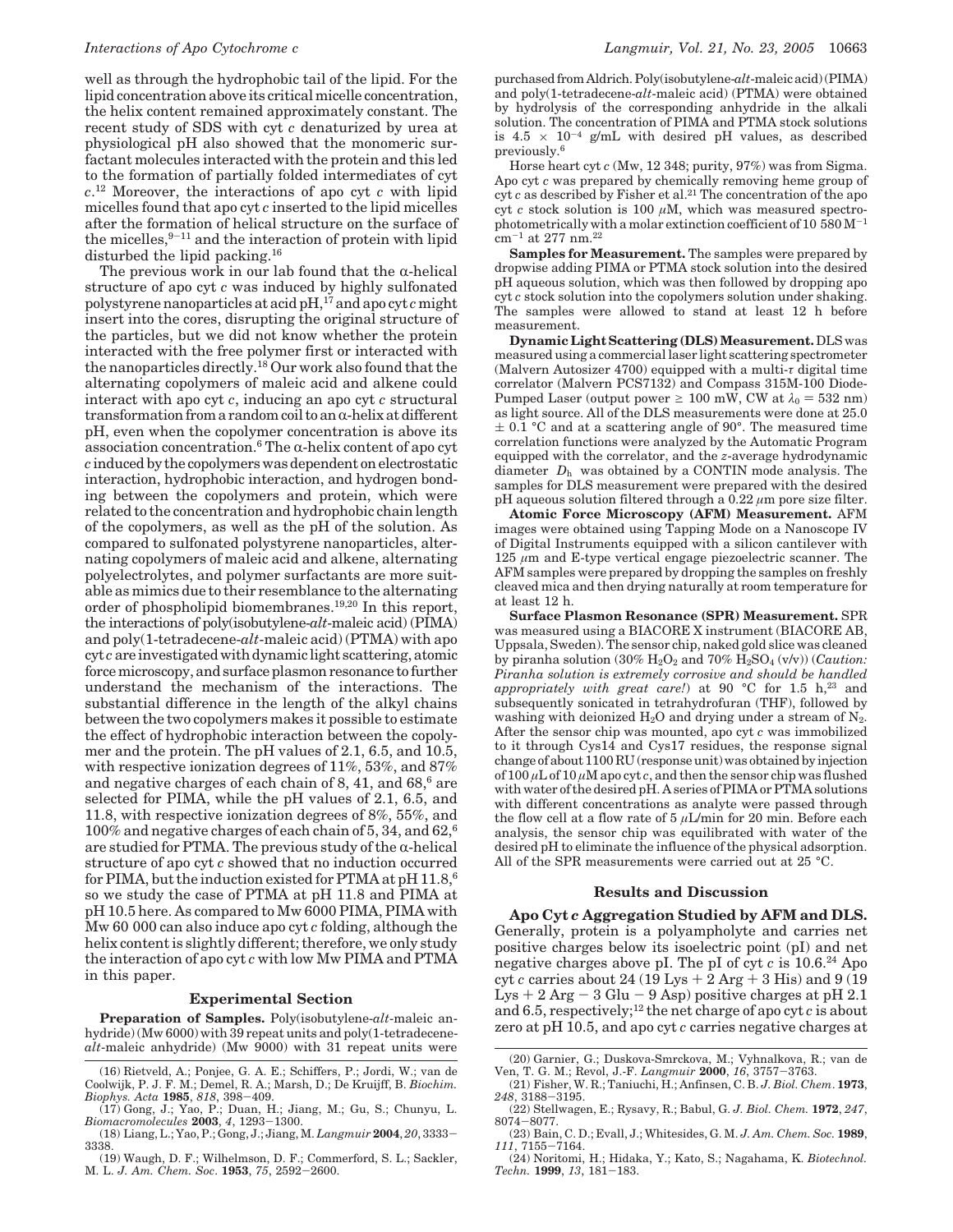

**Figure 1.** AFM images of apo cyt *c* at pH 2.1 (A), 6.5 (B), 10.5 (C), and 11.8 (D). The concentration of apo cyt *c* is 10  $\mu$ M.

pH 11.8. The electrostatic attraction between the opposite charges and the hydrophobic interaction make the protein chains collapse, while the electrostatic repulsion of the same charges makes the chains stretch. Figure 1 shows the AFM images of apo cyt *c* at pH 2.1 (A), 6.5 (B), 10.5 (C), and 11.8 (D). At pH 2.1, nothing is seen in the AFM image. Apo cyt *c* carries about 24 positive charges at this pH so that the electrostatic repulsion results in an expanded chain structure. As the pH increases, the net positive charges of the protein decrease and hence the electrostatic repulsion weakens while the electrostatic attraction enhances, and then the protein tends to collapse and aggregate. From the AFM images, the aggregates can be seen at pH 6.5, 10.5, and 11.8. The particles at pH 10.5 and 11.8 are apparently larger than those at pH 6.5. There is a coexistence of the small particles and the larger aggregates, which is apparently the accumulation of small ones at pH 10.5 and 11.8. Generally, the main factor that determines self-association of protein in the vicinity of pI is electrostatic interaction of the charge fluctuations; hydrophobic interaction plays a significant but auxiliary role.25

The aggregation of apo cyt *c* in aqueous solution was investigated with DLS. At pH 2.1, the scattering light intensity is too weak to be measured. According to the literature, the radius of gyration of apo cyt *c* is 2.25 nm at pH 3 and salt-free solution.26 Obviously, apo cyt *c* does not aggregate at pH 2.1; this is also consistent with the result of AFM. Figure 2 shows the apparent diameter (*D*a) distributions of apo cyt *c* in aqueous solutions at pH 6.5 (A) and 11.8 (B) at different concentrations, which were obtained by a successive dilution. At pH 6.5, the size distribution shows two peaks:  $D_a$  at about 8 nm and 200-300 nm. This result suggests that there is a coexistence of small and large particles, which can also be obtained from the AFM image where the number of aggregates at pH 6.5 is much less as compared to the images of pH 10.5 and 11.8 (Figure 1). After 10 mM NaCl was added, which decreases intermolecule electrostatic repulsion, the size of apo cyt *c* becomes larger at pH 6.5 (data not shown). At pH 11.8, only one peak with a  $D_a$  of 200-300 nm occurs in the condition of present or absent 10 mM NaCl.

**PTMA Conformation Studied by DLS and AFM.** Figure 3 shows the apparent diameter distributions of PTMA in aqueous solutions at pH 2.1 (A), 6.5 (B), and 11.8 (C) at different concentrations, which were obtained by a successive dilution from the stock solution. At pH 2.1, the  $D_a$  is basically unchangeable against dilution, suggesting that the hydrophobic aggregates of long tetradecyl side chains are very stable in aqueous solution. The ionization degree of PTMA is 8% at pH 2.1, and the ionized carboxyl groups may locate on the surface of the particles to stabilize them. The influence of the dilution on the  $D_a$  distribution at pH 6.5 is evidently different from that at pH 2.1; that is, there are two peaks: one is at about 500 nm and the other reaches about  $4 \mu m$  when the PTMA concentration is  $1.4 \times 10^{-4}$  g/mL or higher. The larger particles disappear when the concentration decreases to  $7.2 \times 10^{-5}$  g/mL. After the solution was further diluted to  $4.5 \times 10^{-6}$  g/mL, a peak of about 25 nm appears. These results indicate that the larger particles formed at higher concentrations dissociate at lower concentrations. According to the literature, very strong  $O-H\cdots O^{-1}$  hydrogen bonding  $(0 \cdots 0$  is  $2.2 - 2.5$  Å) usually occurs when the hydrogen bond is stabilized by a negative charge. $27$ The ionization degree of PTMA is 55% at pH 6.5; therefore,

<sup>(25)</sup> Tanford, C. *Physical Chemistry of Macromolecules*; John Wiley

<sup>&</sup>amp; Sons: New York, London, 1961. (26) Hamada, D.; Hoshino, M.; Kataoka, M.; Fink, A. L.; Goto, Y. *Biochemistry* **<sup>1993</sup>**, *<sup>32</sup>*, 10351-10358.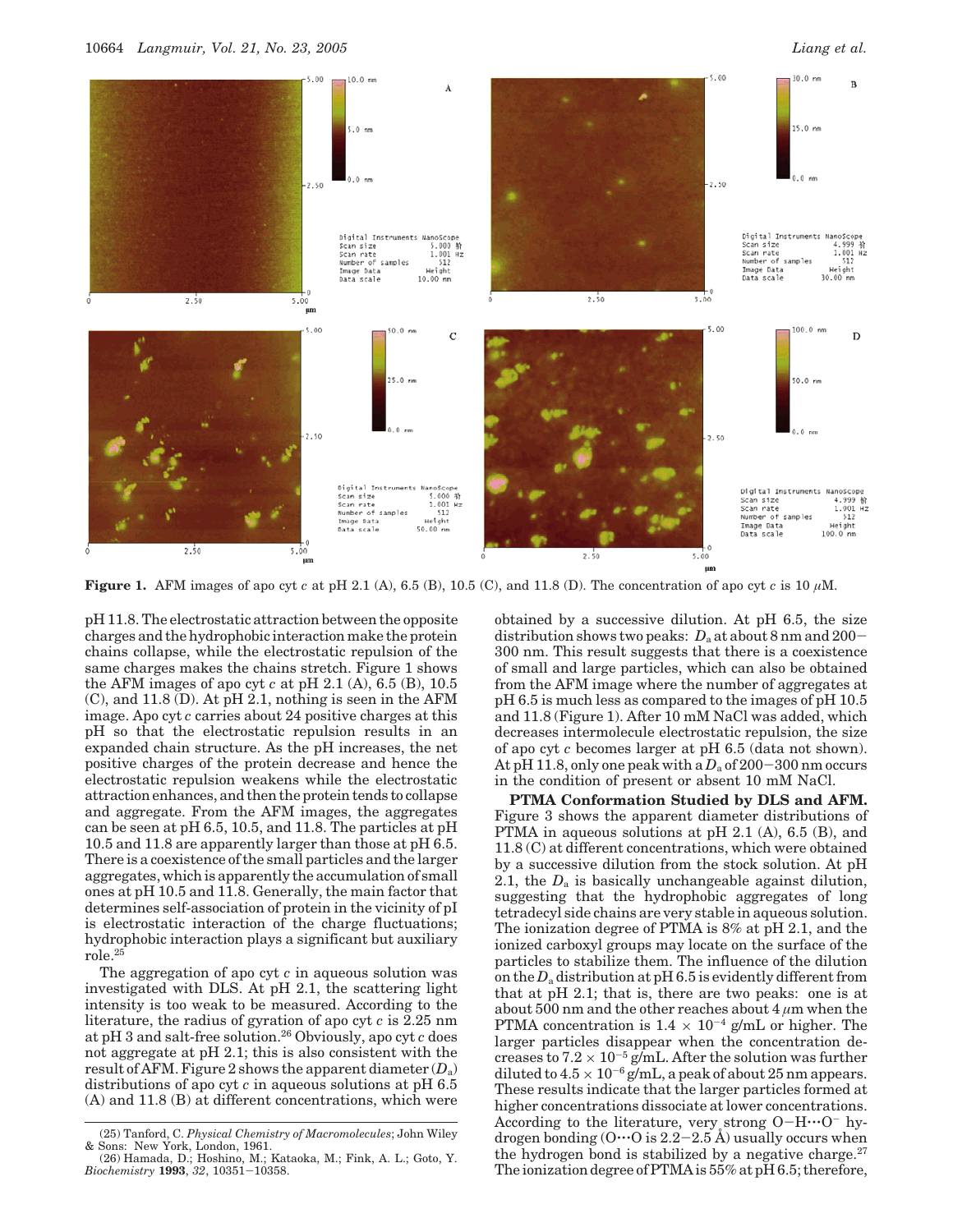

**Figure 2.** Apparent diameter distributions of apo cyt *c* after a successive dilution at pH 6.5 (A) and 11.8 (B):  $(1)$  0.15,  $(2)$ 2.5, (3) 10 *µ*M of apo cyt *c*.

very strong hydrogen bonds may form between ionized and nonionized carboxylic groups and larger aggregates appear at higher concentrations. On the other hand, the electrostatic repulsion within the particles makes the particles dissociate in very dilute solution. At pH 11.8, the  $D_a$  is about 230 nm at the concentration of 2.8  $\times$  10<sup>-4</sup> g/mL and there are two peaks when the PTMA concentration decreases to  $3.6 \times 10^{-5}$  g/mL. Only one peak at about 10 nm exists at the low concentration, if the calculation is based on the number distribution. These results indicate that the dilution makes PTMA particles dissociate at pH 11.8, too. The ionization degree of PTMA is 100% at pH 11.8, and the electrostatic repulsion is stronger than those at pH 2.1 and 6.5, so the particles begin to dissociate at the concentration of  $3.6 \times 10^{-5}$  g/mL, nearly 1 order of magnitude higher than that at pH 6.5. It is interesting to find that PIMA, which carries much shorter alkyl side chains, shows very different behavior; that is, the scattering light intensities of PIMA are very small at pH 2.1, 6.5, and 10.5 even at a concentration of  $1.4 \times 10^{-4}$  g/mL. This result suggests that PIMA does not



**Figure 3.** Apparent diameter distributions of PTMA after a successive dilution at pH 2.1 (A), 6.5 (B), and 11.8 (C): (1) 4.5  $\times$  10<sup>-6</sup>, (2) 9.0  $\times$  10<sup>-6</sup>, (3) 1.8  $\times$  10<sup>-5</sup>, (4) 3.6  $\times$  10<sup>-5</sup>, (5) 7.2  $\times$  $10^{-5}$ , (6)  $1.4 \times 10^{-4}$ , (7)  $2.8 \times 10^{-4}$  g/mL of PTMA.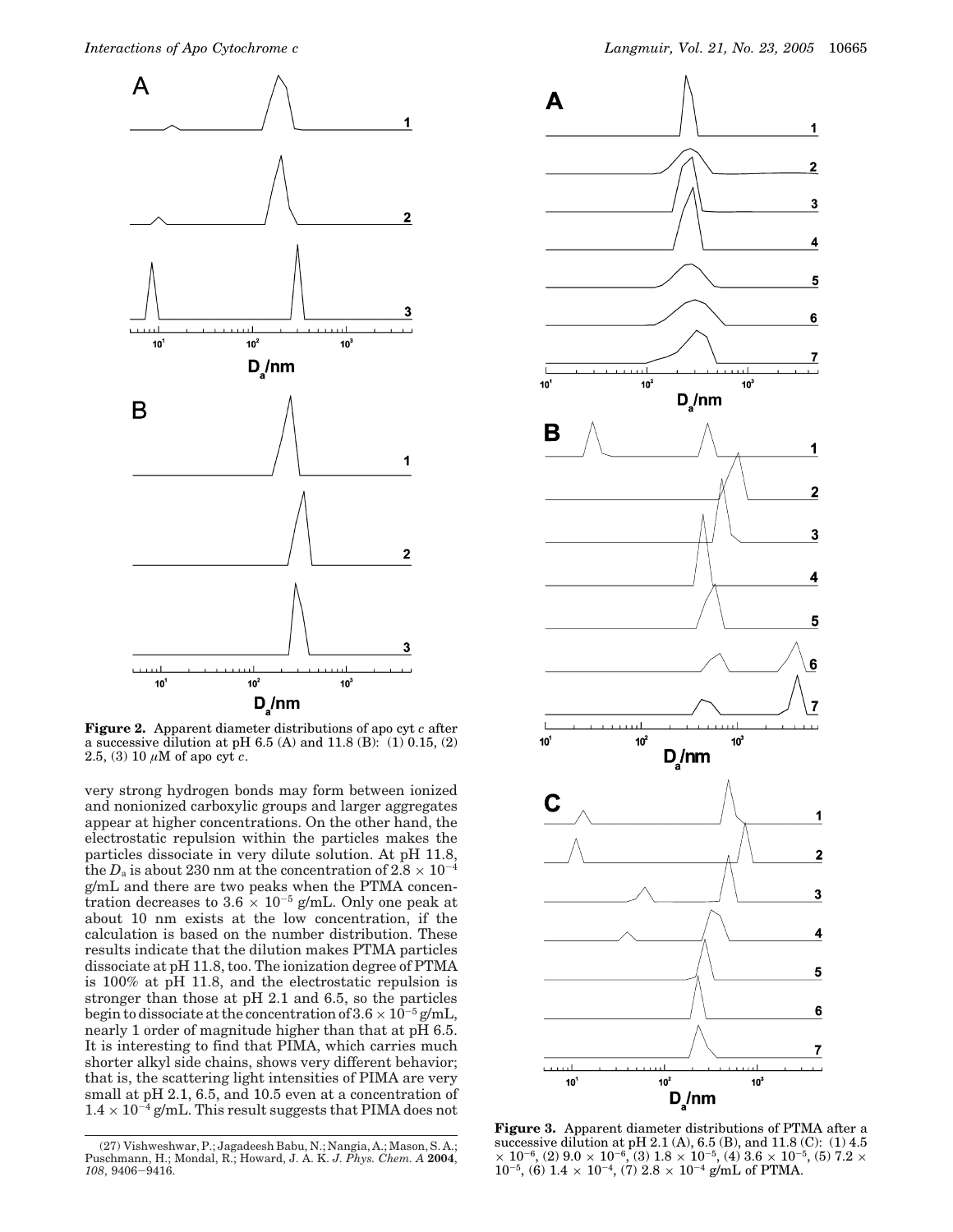form particles at whole pH, which is consistent with the study of Kitano et al. with the methods of potentiometric titration and the intrinsic viscosity that the apparent hydrophobicity of PIMA was too weak to cause a conformational transition from an extended coil to a compact globule.28 According to the study of fluorescence probe previously, PIMA is in coiled structure at pH 2.1 and in expanded structure at pH 6.5 and 10.5.6

In DLS measurement, the repulsive force among charged particles in very low salt solution may lead to large contributions to the mutual diffusion coefficients, and therefore may cause inaccuracy of size distribution. In our measurement, the total concentrations of COOand COOH are 1 mM for PIMA and 2 mM for PTMA, calculated with the maximal concentrations of these two copolymers used. To eliminate the influence of particle charges on the mutual diffusion coefficients, 10 mM NaCl was added to PTMA solutions and then DLS measurement was performed. Previously study has proven that 10 mM NaCl does not influence the structural transition of apo cyt *c* induced by the copolymers.6Figure 4 shows the effects of 10 mM NaCl on the solution behavior of PTMA at pH 2.1, 6.5, and 11.8. Like PTMA without NaCl (Figrue 3), the  $D_a$  is basically unchangeable against dilution at  $pH$ 2.1, and PTMA still dissociates at the lower concentration at pH 6.5 and 11.8. However, there are some differences: the peak of 10 nm apparently decreases for PTMA with 10 mM NaCl at pH 6.5 and 11.8, suggesting that NaCl may restrain the dissociation of PTMA aggregates. Moreover, NaCl may destroy the very strong hydrogen bonds between ionized and nonionized carboxylic groups by screening the charges, and therefore the peak of about  $4 \mu$ m disappears at PTMA concentrations of  $1.4 \times 10^{-4}$ and  $2.8 \times 10^{-4}$  g/mL at pH 6.5. The size of PTMA particles with NaCl is smaller than that without NaCl at pH 2.1, whereas the size of PTMA particles with NaCl is larger than that without NaCl at pH 6.5 and 11.8 where the particles carry much more charges than that at pH 2.1 and the salt screens the electrostatic repulsion, which leads to larger particle size.

Figure 5 shows the AFM images of PTMA at the concentrations of  $4.5 \times 10^{-6}$  and  $7.2 \times 10^{-5}$  g/mL at pH 11.8. The average size of the particles is about 80 nm at the concentration of  $7.2 \times 10^{-5}$  g/mL, indicating that PTMA aggregates in aqueous solution at this pH. There are two kinds of particles for PTMA at the concentration of 4.5  $\times$  $10^{-6}$  g/mL at pH 11.8: one is about 80 nm; the other is about 20 nm for the horizontal diameter and about 3 nm for vertical distance, further supporting that PTMA dissociates at the lower concentration at pH 11.8.

**The Interaction of PIMA with Apo Cyt** *c* **Studied by DLS.** We now discuss the interaction of apo cyt *c* with PIMA by studying the size distribution of the particles formed in the mixture solutions of apo cyt  $c(10 \mu M)$  with different concentrations of PIMA. Figure 6 shows *D*<sup>a</sup> distributions of the mixtures at pH 2.1 (A), 6.5 (B), and 10.5 (C). At pH 2.1, the *D*<sup>a</sup> increases from 110 to 210 nm gradually with PIMA concentration, suggesting that PIMA and apo cyt *c* can interact to form complex particles. PIMA carries about 8 negative charges averagely, and apo cyt *c* carries 24 positive charges at this pH. Therefore, there are multiple intermolecular interactions: the electrostatic attraction between the negative carboxylic groups of PIMA and the positive residues of apo cyt *c*, the hydrophobic interaction between the isobutyl side chains of PIMA and the hydrophobic residues of apo cyt *c*, as well as hydrogen



**Figure 4.** Apparent diameter distributions of PTMA at pH 2.1  $(A)$ , 6.5  $(B)$ , and 11.8  $(C)$  in the presence of 10 mM NaCl. The concentration of PTMA:  $(1)$  4.5  $\times$  10<sup>-6</sup>,  $(2)$  9.0  $\times$  10<sup>-6</sup>,  $(3)$  1.8  $\times$   $10^{-5}$ , (4)  $3.6\times10^{-5}$ , (5)  $7.2\times10^{-5}$ , (6)  $1.4\times10^{-4}$ , (7)  $2.8\times$  $10^{-4}$  g/mL.

bonds between the ionized carboxyl of PIMA and amide of apo cyt *c*. <sup>6</sup> The ratio of the negative charges of PIMA to the positive charges of apo cyt *c* is 0.4 at a PIMA concentration of  $7.2 \times 10^{-5}$  g/mL. Therefore, the excess positive charges of apo cyt *c* are on the surface of the (28) Kitano, T.; Kawaguchi, S.; Anazawa, N. *Macromolecules* 1987, positive charges of apo cyt c are on the surface of the concentration complexes to stabilize the particles at the concentration

*<sup>20</sup>*, 2498-2506.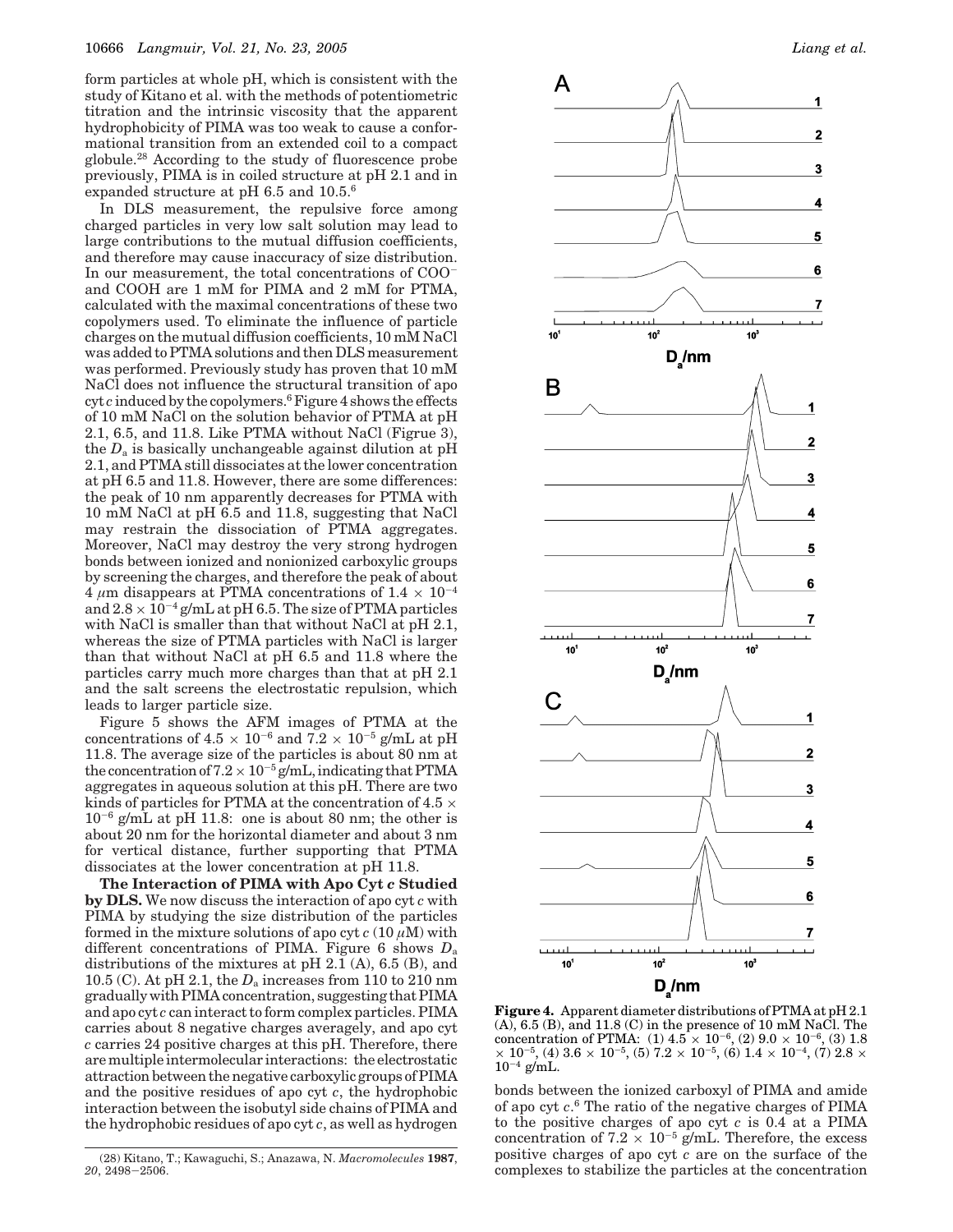

**Figure 5.** AFM images of PTMA at the concentrations of 4.5  $\times$  10<sup>-6</sup> g/mL (A) and 7.2  $\times$  10<sup>-5</sup> g/mL (B) at pH 11.8.

range shown in Figure 6A. As precipitation occurs when PIMA concentration reaches  $1.4 \times 10^{-4}$  g/mL, no further studies at higher concentration were performed at pH 2.1.

At pH 6.5, the size of the mixtures shows a complicated change with the PIMA concentration. *D*<sup>a</sup> is about 100 nm when PIMA concentration is  $4.5 \times 10^{-6}$  and  $9.0 \times 10^{-6}$ g/mL. However, much larger peaks and precipitation appear when PIMA concentration increases to  $1.8 \times 10^{-5}$ g/mL. As PIMA concentration increases further to 3.6  $\times$  $10^{-5}$  g/mL, the  $D_a$  distribution returns one peak with the size of about 150 nm. As mentioned above, PIMA carries about 41 negative charges averagely, and apo cyt *c* carries about 9 positive charges at pH 6.5. At low PIMA concentration, excess positive charges of apo cyt *c* are on the surface of the complex particles to prevent further aggregation. When PIMA concentration is  $1.8 \times 10^{-5}$  g/mL, the ratio of the positive charges to the negative charges is about 0.7, and precipitation occurs because there are not enough net charges to stabilize the complex particles. Increasing PIMA concentration further, the excess PIMA negative charges are on the surface of the complexes to prevent the aggregation. The size distribution of apo cyt *c* alone shows two peaks at about 8 and 300 nm at pH 6.5. These results suggest that PIMA can not only interact with apo cyt *c*, but also destroy the aggregation of apo cyt *c* to form the complexes.

At pH 10.5, apo cyt *c* alone forms particles with the *D*<sup>a</sup> of 240 nm. As shown in Figure 6C, *D*<sup>a</sup> for the mixtures increases from 170 to 260 nm with PIMA concentration. It has been pointed out that the charge fluctuations determine an ability of proteins to be bound to polyanions even in the vicinity of pI, resulting in solubilization of protein under such conditions.25,29 In the mixture solution with PIMA concentration of  $4.5 \times 10^{-6}$  g/mL, the complex



**Figure 6.** Apparent size distributions of the mixtures of 10  $\mu$ M apo cyt *c* with different concentrations of PIMA: (1) 4.5  $\times$  $10^{-6}$ , (2)  $9.0 \times 10^{-6}$ , (3)  $1.8 \times 10^{-5}$ , (4)  $3.6 \times 10^{-5}$ , (5)  $7.2 \times 10^{-5}$ g/mL at pH 2.1 (A), 6.5 (B), and 10.5 (C).

particles become smaller than apo cyt *c*, suggesting that the very low concentration of PIMA may inhibit the aggregation of apo cyt *c*. The net charges of apo cyt *c* are

<sup>(29)</sup> Gurov, A. N.; Vainerman, E. S.; Tolstoguzov, V. B. *Staerke* **1974**, *<sup>26</sup>*, 172-176.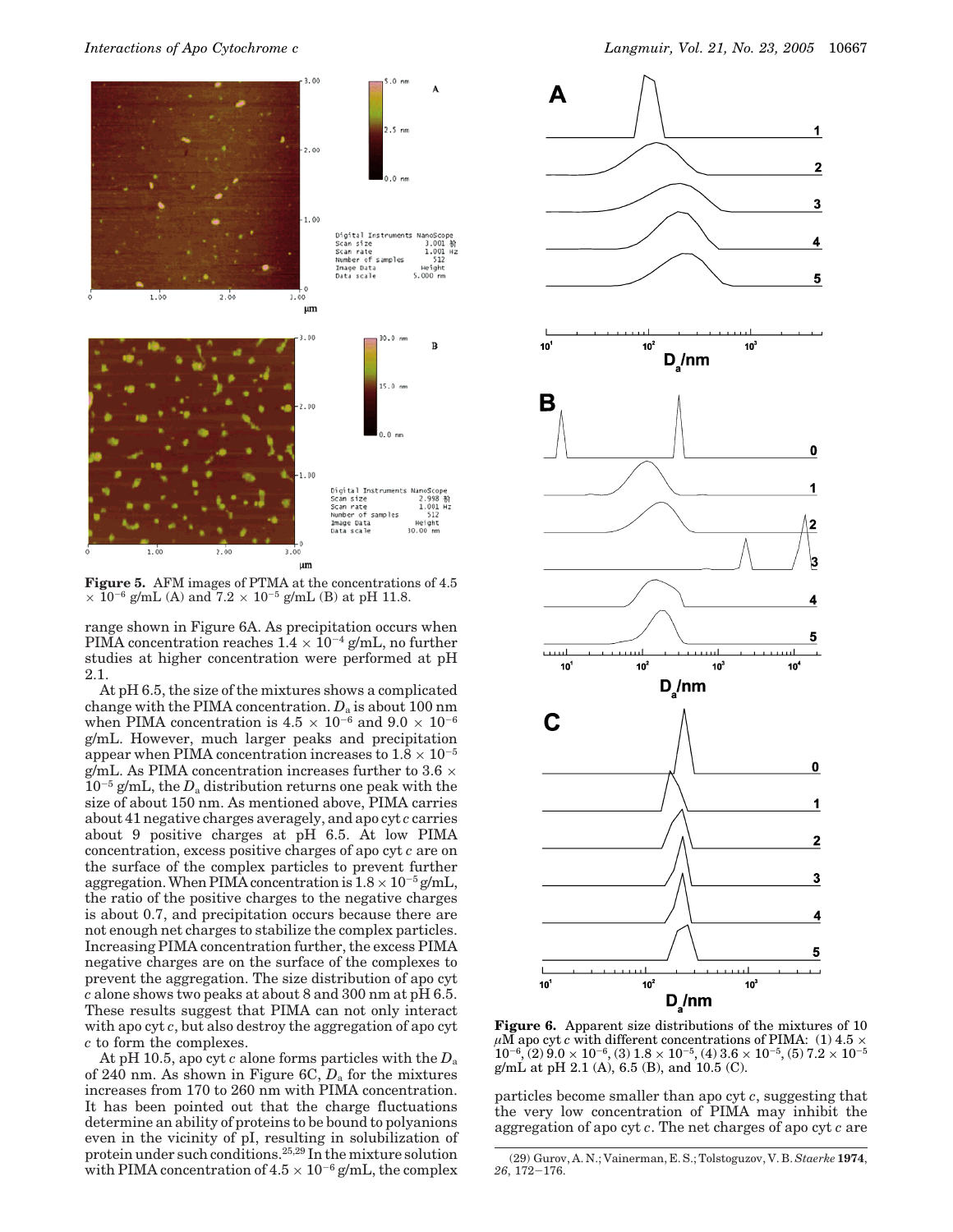about zero and PIMA carries about 68 negative charges averagely, so the negative charges of PIMA are on the surface of the complex particles to stabilize them.

**The Interaction of PTMA with Apo Cyt** *c* **Studied by DLS.** Figure 7 shows the size distributions of the mixtures of 10  $\mu$ M apo cyt *c* with different concentrations of PTMA at pH 2.1 (A), 6.5 (B), and 11.8 (C). At pH 2.1, the size distributions of PTMA with apo cyt *c* are similar to those without apo cyt *c* (Figure 3A). At pH 6.5, the *D*<sup>a</sup> generally increases from 120 to 290 nm with PTMA concentration except for the case of PTMA concentration of  $3.6 \times 10^{-5}$  g/mL. Similar to the case of PIMA with apo cyt *c*, particles with sizes as large as 104 nm appear at a PTMA concentration of  $3.6 \times 10^{-5}$  g/mL in which the ratio of the positive to negative charges is 0.7 and the excess charges are not enough to prevent precipitation. In addition, at pH 6.5, the size of the complex particles is smaller than PTMA alone (about 500 nm, Figure 3B), suggesting that the original particle structure of PTMA is possibly destroyed by the addition of apo cyt *c*. At pH 11.8, the *D*<sup>a</sup> of the mixtures of PTMA with apo cyt *c* is in the range of  $230-260$  nm, smaller than the  $D_a$  of 280 nm of apo cyt *c*, implying that the interaction between PTMA and apo cyt *c* inhibits the aggregation of apo cyt *c*. At this high pH, both PTMA and apo cyt *c* carry negative charges, but the hydrophobic interaction between the long alkyl side chains and the hydrophobic residues of apo cyt *c* counteracts the electrostatic repulsion, just as in the report of the interactions of SDS with poly(1-octadecene-co-maleic acid) (POMA) or poly(1-decene-*co*-maleic acid) (PDMA),30 and the interactions of  $\beta$ -lactoglobulin or bovine serum albumin with a series of alternating copolymers of maleic acid and alkyl-vinyl ethers.5

After the interaction of PTMA with apo cyt *c*, 10 mM NaCl was added, which was followed by a few hours of standing and DLS measurements to eliminate the influence of particle charges on the mutual diffusion coefficients as mentioned above. The results are shown in Figure 8. At pH 6.5, the  $D_a$  of the mixtures is apparently larger than that without NaCl when the ratio of positive to negative charges is around 1. Increasing the concentration of PTMA to  $1.4 \times 10^{-4}$  g/mL where the negative charge of PTMA is in excess, the  $D_a$  of the mixture is about  $400$ nm, similar to that without NaCl, but smaller than that of PTMA alone with NaCl (about 650 nm, Figure 4B), suggesting that the interaction of PTMA with apo cyt *c* destroys the original particle structure of PTMA. At a PTMA concentration of  $2.8 \times 10^{-4}$  g/mL, there are two peaks: one at about 210 nm, the other at about 600 nm, which possibly corresponds to the particles of PTMA alone. At pH 11.8, the *D*<sup>a</sup> of the mixtures of PTMA with apo cyt *<sup>c</sup>* is in the range of 210-320 nm, similar to that without NaCl (Figure 7C).

**The Interaction of PIMA and PTMA with Apo Cyt** *c* **Studied by SPR.** SPR has been found to be a useful tool for the macromolecular interaction analysis.31-<sup>34</sup> The response signal change is proportional to the change of the refractive index at the chip surface and is generally assumed to be proportional to the mass of substance bound to the chip.31,32,35 The interactions of apo cyt *c* with PIMA and PTMA are investigated by SPR. The apparent affinity



**Figure 7.** Apparent size distributions of the mixtures of 10  $\mu$ M apo cyt *c* with different concentrations of PTMA: (1) 4.5  $\times$  $10^{-6}$ ,  $(2)$   $9.0 \times 10^{-6}$ ,  $(3)$   $1.8 \times 10^{-5}$ ,  $(4)$   $3.6 \times 10^{-5}$ ,  $(5)$   $7.2 \times 10^{-5}$ ,  $(6)$   $1.2 \times 10^{-5}$ (6)  $1.4 \times 10^{-4}$ , (7)  $2.8 \times 10^{-4}$  g/mL at pH 2.1 (A), 6.5 (B), and 11.8 (C).

constants  $(K_{\mathrm{a}})$  are calculated as described by Kobayashi et al.,33,34 from the slopes and intercepts according to the Langmuir equation:

<sup>(30)</sup> McGlade, M. J.; Randall, F. J.; Tcheurekdjian, N.*Macromolecules* **<sup>1987</sup>**, *<sup>20</sup>*, 1782-1786.

<sup>(31)</sup> Katsamba, P. S.; Park, S.; Laird-Offringa, I. A. *Methods* **2002**, 26, 95-104.<br>(32) Nice, E. C.; Catimel, B. BioEssays **1999**, 21, 339-352.

<sup>(32)</sup> Nice, E. C.; Catimel, B. *BioEssays* **<sup>1999</sup>**, *<sup>21</sup>*, 339-352. (33) Matsuura, K.; Kitakouji, H.; Sawada, N.; Ishida, H.; Kiso, M.;

Kitajima, K.; Kobayashi, K. *J. Am. Chem. Soc.* **2000**, 122, 7406–7407.<br>(34) Matsuura, K.; Oda, R.; Kitakouji, H.; Kiso, M.; Kitajima, K.;<br>Kobayashi, K. *Biomacromolecules* **2004**, 5, 937–941.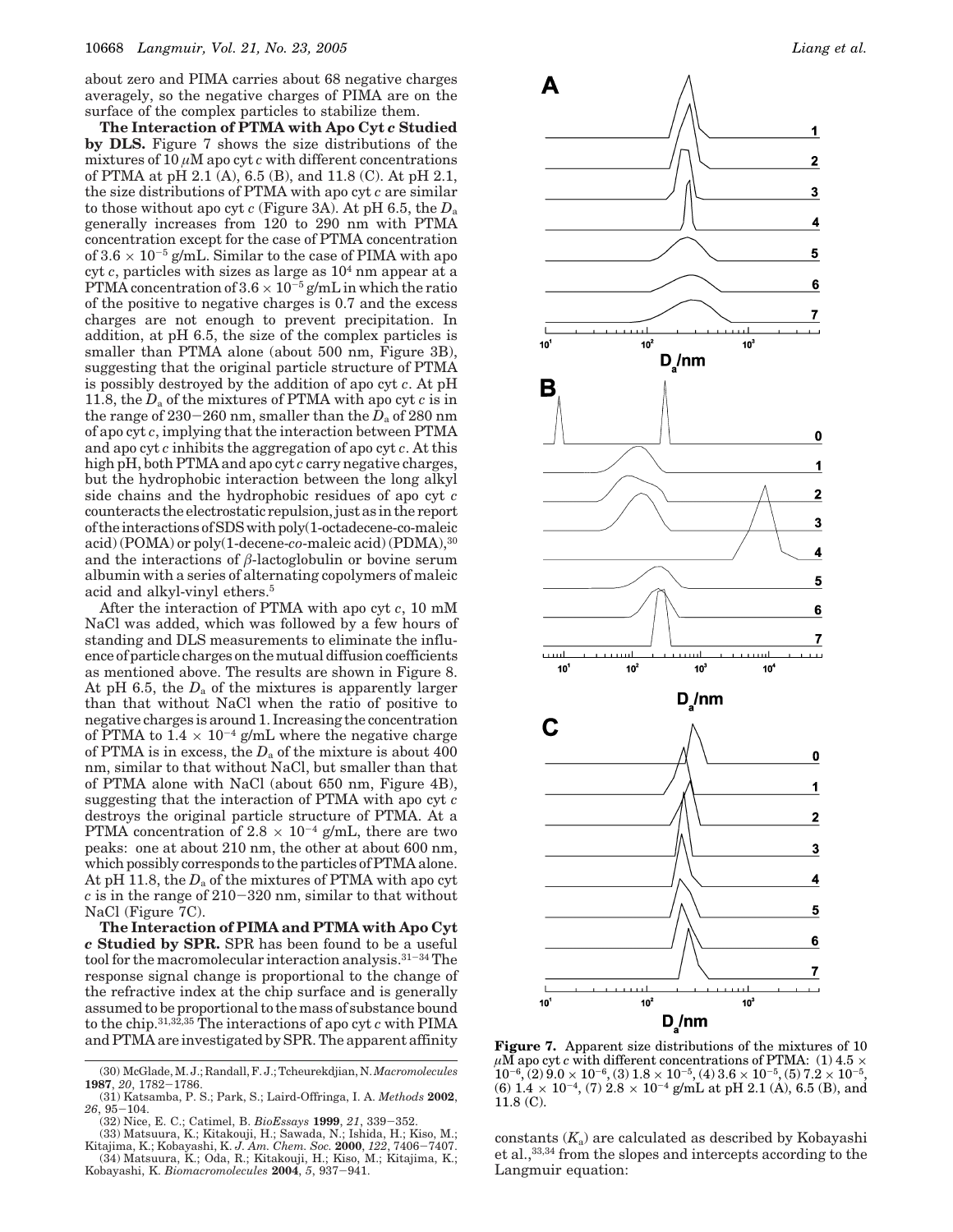$$
[C]/\Delta R = [C]/\Delta R_{\text{max}} + 1/(\Delta R_{\text{max}} \times K_{\text{a}})
$$

where [*C*] stands for copolymer concentration, ∆*R* stands for the response signal change after absorption equilibrium for each copolymer concentration, and ∆*R*max stands for the maximum response signal change. The apparent affinity constants for the interaction of PIMA or PTMA with apo cyt *c* at different pH are listed in Table 1. As we know, molar concentrations of the reagents should be used in the Langmuir equation. In our measurement, the concentrations are in the range of  $4.5 \times 10^{-6}$  to  $1.1 \times 10^{-4}$ g/mL for PIMA, and  $4.5 \times 10^{-6}$  to  $2.8 \times 10^{-4}$  g/mL for PTMA. As discussed above, the structure of PIMA and PTMA is related to the pH of the solution, and PTMA aggregates except at the condition of low concentration and neutral and alkali pH. So, the SPR data shown in Table 1 can only be discussed qualitatively, although very good linear relationships were obtained with Langmuir equation. The  $K_a$  values for the interactions of PIMA or PTMA with apo cyt  $c$  are larger than  $10^5$  M<sup>-1</sup>, indicating that both PIMA and PTMA can strongly interact with apo cyt *c* at different pH values, even though the electrostatic interaction, hydrophobic interaction, and hydrogen bonding for these two copolymers are different.  $K_a$  for the interaction of PIMA with apo cyt *c* could not be measured by SPR at pH 10.5 where the response signal change was very small, but our previous study found that PIMA could induce apo cyt *c* folding at pH 10.5.6 The reason may be that the pH of 10.5 is close to the pI of apo cyt *c* and the local positive charges of apo cyt *c* may bind to the surface of sensor chip, naked gold slice, which carries negative charges, and therefore the electrostatic attraction between apo cyt *c* and PIMA is very weak; on the other hand, the hydrophobic interaction between PIMA and apo cyt *c* is not strong because of the short side chains of PIMA.

Gao et al. studied binding isotherms of *â*-lactoglobulin or bovine serum albumin interacting with a series of alternating copolymers of maleic acid and alkyl-vinyl ethers with varying hydrophobicity at a pH higher than the pI of proteins, showing that the hydrophobic interaction between the protein and polymer could overcome the intra-polymer micellization and the electrostatic repulsion.<sup>5</sup> In our study, the  $K_a$  of 1.8  $\times$  10<sup>6</sup> M<sup>-1</sup> for PTMA interacting with apo cyt *c* at pH 11.8 indicates that the hydrophobic interaction of PTMA with apo cyt *c* can also overcome the electrostatic repulsion and self-aggregation of PTMA or apo cyt *c* alone. The folding induction of PTMA at this pH also supports this conclusion.6 Furthermore, DLS and AFM results show that PTMA aggregates dissociate when diluting PTMA solution. The DLS result also shows that the protein-polymer complex particles are smaller than apo cyt *c* aggregates. Therefore, we can obtain a conclusion that the interaction of PTMA with apo cyt *c* destroys the self-aggregation of PTMA or apo cyt *c* at pH 11.8.

At pH 6.5, PTMA particles and apo cyt *c* aggregates dissociate too. DLS shows that the protein-polymer complex particles are much smaller than PTMA particles, as well as smaller than apo cyt *c* aggregates. These results support the conclusion that the interaction of PTMA and apo cyt *c* can destroy the original structure of PTMA particles and apo cyt *c* aggregates. At pH 2.1, PTMA particles do not dissociate at the whole concentration investigated, and we do not find the proof that the interaction of PTMA with apo cyt *c* can destroy the original structure of PTMA.



**Figure 8.** Apparent diameter distributions of the mixtures of PTMA with apo cyt *c* at pH 6.5 (A) and 11.8 (B) in the presence of 10 mM NaCl. The concentration of PTMA:  $(0)$  0,  $(1)$  4.5  $\times$  $10^{-6}$ ,  $(2)$   $9.0 \times 10^{-6}$ ,  $(3)$   $1.8 \times 10^{-5}$ ,  $(4)$   $3.6 \times 10^{-5}$ ,  $(5)$   $7.2 \times 10^{-5}$ ,  $(6)$   $1.2 \times 10^{-5}$  $(6)$   $1.4 \times 10^{-4}$ ,  $(7)$   $2.8 \times 10^{-4}$  g/mL. The concentration of apo cyt  $c$  is 10  $\mu$ M.

**Table 1.** *K***<sup>a</sup> (M**-**1) for the Interactions of Apo Cyt** *c* **with PIMA or PTMA**

|                            |                                          | pH                                         |                 |
|----------------------------|------------------------------------------|--------------------------------------------|-----------------|
|                            | 2.1                                      | 6.5                                        | 11.8            |
| <b>PIMA</b><br><b>PTMA</b> | $4.4\times10^{5}$<br>$4.3 \times 10^{5}$ | $4.2 \times 10^{5}$<br>$2.3 \times 10^{5}$ | $1.8\times10^6$ |

Our previous study found that the  $I_1/I_3$  ratios of pyrene for  $7.2 \times 10^{-5}$  g/mL PTMA solution were 1.23, 1.34, and 1.54 at pH 2.1, 6.5, and 11.8, respectively, and for 10 *µ*M apo cyt *c* solution they were 1.76, 1.46, and 1.46 at pH 6.5, 10.5, and  $11.8$ , which suggests that the PTMA particles and apo cyt *c* aggregates are not very hydrophobic and are somewhat swollen by the water molecules incorporated. Different from PTMA and apo cyt *c* alone, when the PTMA concentration is  $7.2 \times 10^{-5}$  g/mL and apo cyt *c* 10  $\mu$ M, the  $I_1/I_3$  ratios for PTMA-apo cyt *c* complexes are 1.18, 1.20, and 1.26 at pH 2.1, 6.5, and 11.8, respectively. This result suggests that the interaction of PTMA with apo cyt *c* through the electrostatic and hydrophobic interactions and hydrogen bonding possibly extrudes the water molecules that are originally incorporated in PTMA particles or apo cyt *c* aggregates, forming more hydrophobic structure.

<sup>(35)</sup> Yamaguchi, H.; Harada, A. *Biomacromolecules* **<sup>2002</sup>**, *<sup>3</sup>*, 1163- 1169.